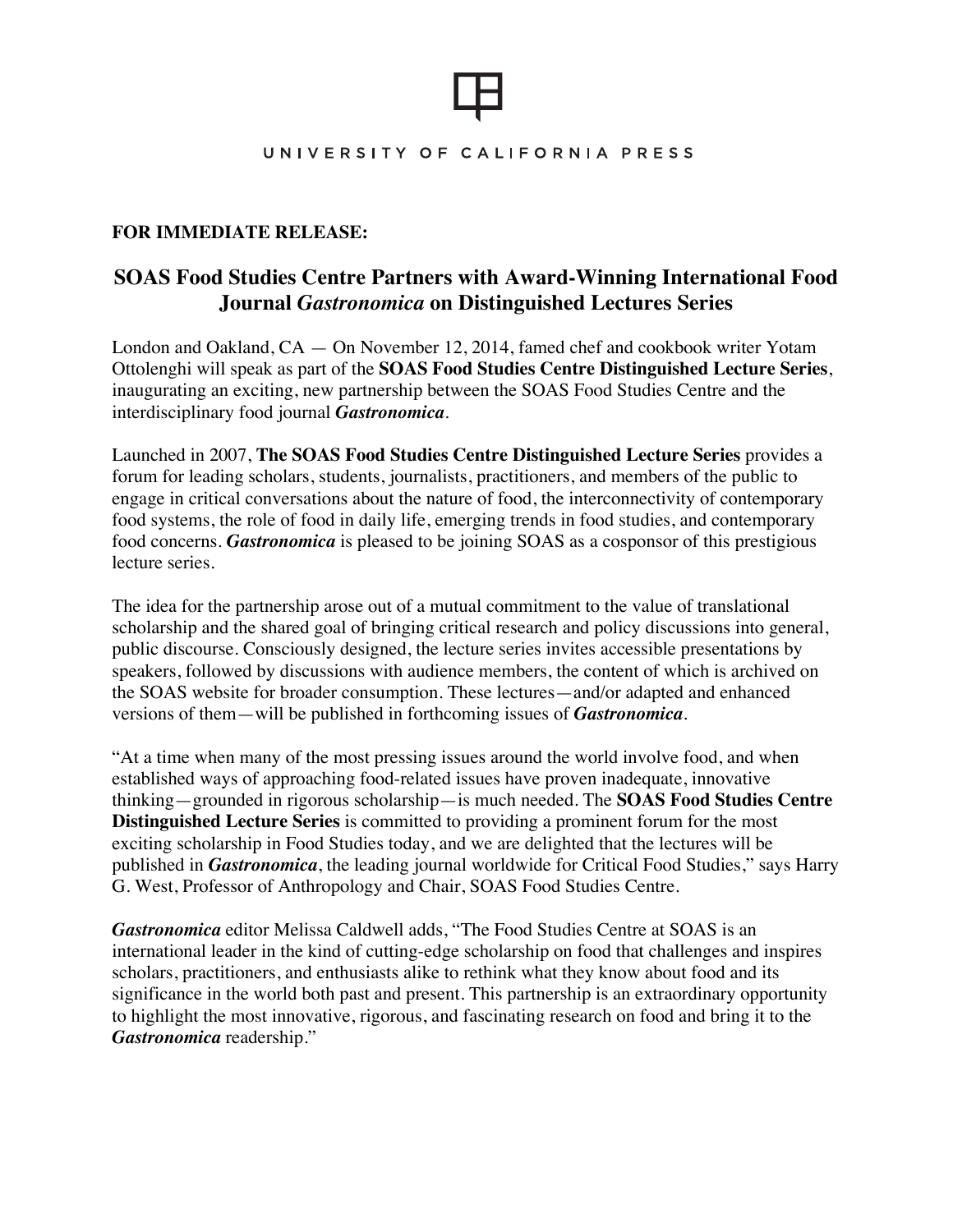The next lecture in the series, and the first within this new partnership, will be "From Arak to Za'atar: Jerusalem and Its Many Culinary Traditions," presented by Yotam Ottolenghi, an Israeliborn cookery writer and chef-patron of the Ottolenghi delis and NOPI restaurant. This will be followed by "How Grains Domesticated Us," on December 11, 2014, presented by speaker James C. Scott, Sterling Professor of Political Science and Professor of Anthropology and Co-Director of the Agrarian Studies Program at Yale University. Both of these lectures will be available on the SOAS website and the Ottolenghi lecture, as well as a question and answer symposium with Scott, will be printed in future issues of *Gastronomica*.

\*\*\*

*Gastronomica: The Journal of Critical Food Studies* (University of California Press) is a peerreviewed, interdisciplinary, international journal that publishes critical, translational studies on food. Within its pages, readers will find examinations of historical trends and transformations in food and eating; analyses of the political, economic, and social dimensions of food production and consumption; research briefs on emerging issues in fields related to food research and innovation; and interviews with key figures in the world of food (scholars, activists, producers, and consumers).

#### **SOAS Food Studies Centre**

The SOAS Food Studies Centre is an interdisciplinary center dedicated to the study of the political, economic, and cultural dimensions of food, historically and in the contemporary moment, from production, to exchange, to preparation, to consumption. The Centre's primary purposes are to promote research and teaching in the field of food studies at SOAS and to facilitate links between SOAS and other individuals and institutions with an academic interest in food studies. The Centre also convenes the SOAS Food Forum. While the center draws upon the regional expertise of its many members in Africa, Asia, and the Middle East, it also engages in its teaching and research activities with other regions, such as Europe and the Americas, as well as with issues of global dimension. The Centre is chaired by Professor Harry G. West, Professor of Anthropology. The Deputy Chair is Dr. Jakob Klein, Lecturer in Social Anthropology.

### **University of California Press (Publisher of** *Gastronomica***)**

University of California Press is one of the most forward-thinking scholarly publishers in the nation. For more than 100 years, it has championed work that influences public discourse and challenges the status quo in multiple fields of study. At a time of dramatic change for publishing and scholarship, we collaborate with scholars, librarians, authors, and students to stay ahead of today's knowledge demands and shape the future of publishing. Each year, UC Press publishes approximately 175 new books and 32 multi-issue journals in the humanities, social sciences, and natural sciences.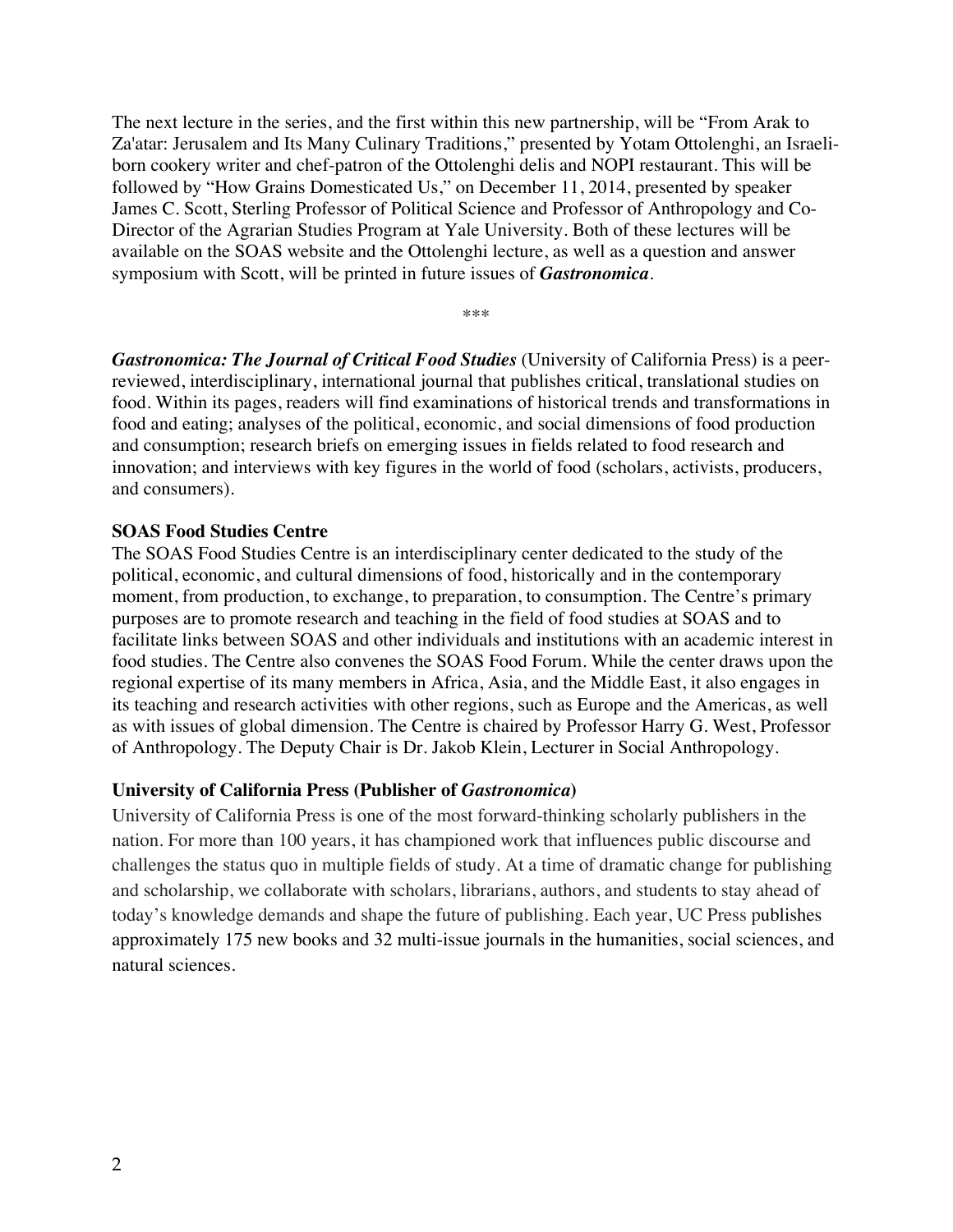# **Forthcoming Events**

# *From Arak to Za'atar: Jerusalem and its many culinary traditions* **Yotam Ottolenghi (Chef and Cookery Writer) 12 November 2014**

Modern Jerusalem is unique: it is one of only very few cities where ancient history and recent events constantly interact—with great intimacy and intensity—and thus shape every aspect of the daily realities of its citizens.

I grew up in Jerusalem and left it more than two decades ago. More recently, I returned to the city to look at it through a chef's eyes and try to understand its food. This turned out to be a very tall order: the city's culinary cultures are so complex and intricate, and also so sensitive and politically charged, that I had to make do with descriptions and stories that are either very private or rather arbitrary.

In my lecture I will talk about stuffed vegetables and rice casseroles, about hummus wars and various other culinary skirmishes, and about pork shrewdly dressed as turkey. Through these I will try to give a general view of Jerusalem, its tapestry of people and some of the foods they celebrate and fight over.

**Yotam Ottolenghi** is an Israeli-born cookery writer and chef-patron of the Ottolenghi delis and NOPI restaurant. He writes a weekly column in *The Guardian's Weekend* magazine and has published three bestselling cookbooks: *Plenty* (his collection of vegetarian recipes) and, coauthored with Sami Tamimi, *Ottolenghi: The Cookbook* and *Jerusalem*. *Jerusalem* won the James Beard "Best International Cookbook" award and the *Observer Food Monthly* "Best Cookbook" award, amongst others. Yotam has made two "Mediterranean Feasts" series for More 4, along with a BB4 documentary, "Jerusalem on a Plate." His new cookery book, *Plenty More*, has just released for publication. www.ottolenghi.co.uk